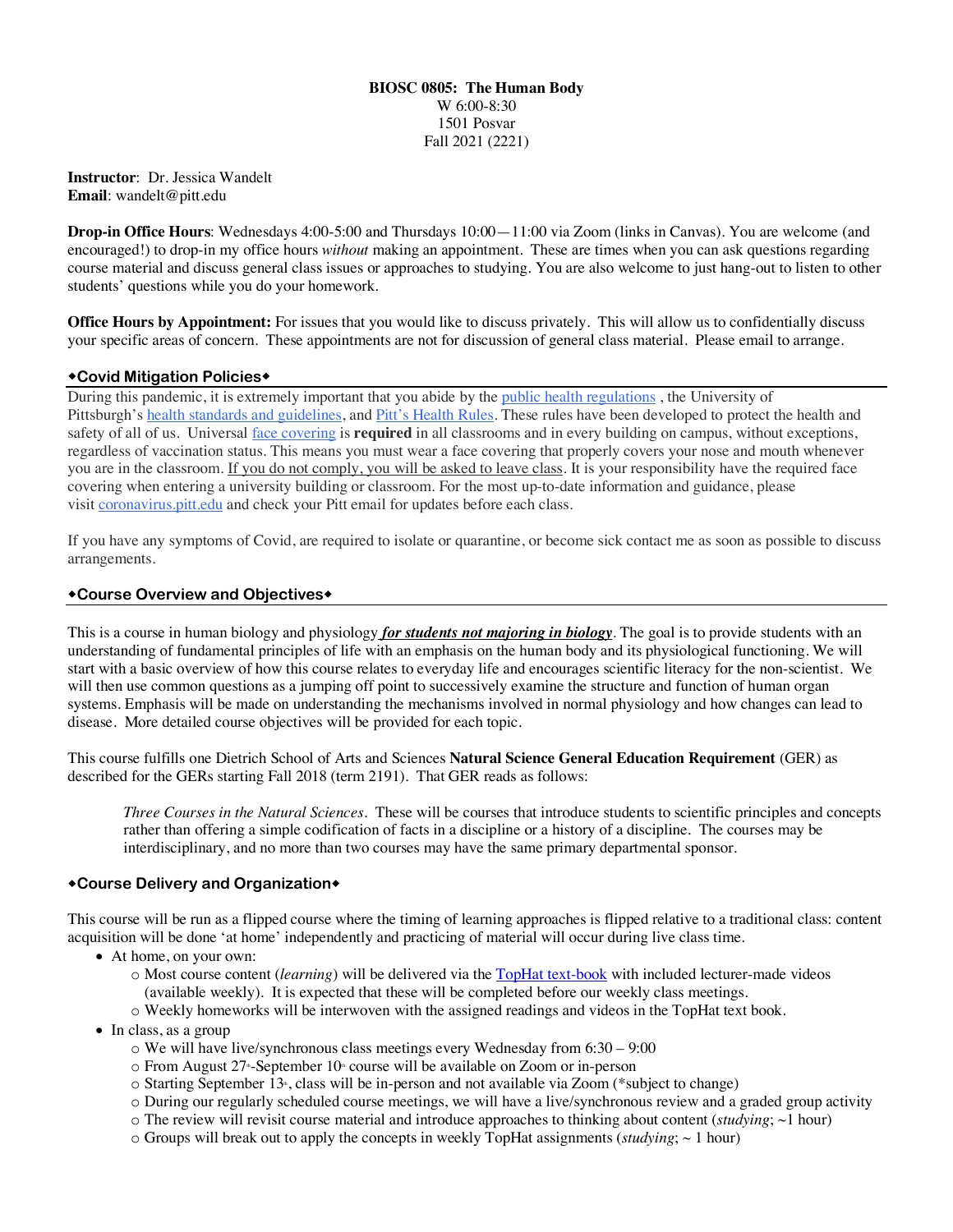This course format will require a **substantial change** in mindset from traditional lecture courses. I will be providing suggested approaches to support you in finding a workable routine.

You are *strongly* encouraged to attend and participate in all class meetings: this will be the best way to ensure that you understand and can use the material. In addition, a part of your grade will be determined by your weekly participation in group activities (see below). Just looking at the provided videos or the textbook will not be an adequate substitute for attending class. In addition, just attending 'class' will not be an adequate substitute for putting in the time outside of class to learn the content.

\*\*\*\*\*\*\*\*\*\**Any changes to class organization will be announced on Canvas and during live class meetings.\*\*\*\*\*\*\*\*\*\*\*\*\*\**

#### \*Course Supplies and Technology\*

Canvas (required): Our course Learning Management System. This will be the main point of communication and for sharing course materials throughout the semester - including access to TopHat, quizzes, and other assignments. Please visit regularly and/or set your notifications so that you do not miss important information.

TopHat Text (**required**): We will be using a custom-built interactive **Anatomy & Physiology Top Hat Textbook** for this class. This book offers a number of benefits: (1) it is more wallet-friendly than a traditional textbook, (2) it allows streamlined content to be presented, and (3) it will allow integration of recorded lectures, homework, and group activities.

You will be able to access TopHat through Canvas. An email invitation will be sent to you by email, but if don't receive this email, you can register by simply visiting our course website (https://app.tophat.com/e/512442). Note: our Course Join Code is **512442**. Your textbook will be applied at checkout for \$30. Please reach out if you have any issues or concerns with purchasing the text. Don't worry if you don't see any content in the course right away, I will make it available to you as we progress through the semester.

If you need help with TopHat, contact the Support Team directly by way of email (support@tophat.com), the in-app support button, or by calling 1-888-663-5491.

Zoom (required): pitt.zoom.us. All Pitt students have a free zoom account. Please make sure to log-in and configure your account. We will be using Zoom for at least the first two class meetings as well as for office hours. You will be able to access Zoom through Canvas.

Other: Supplemental course materials posted on Canvas (review checklists, powerpoint notes, etc.; these will be on each Module's page) to keep up with material, colored pens/pencils for organizing your notes, and a device that can access the internet for in-class activities and access to classwork.

#### \*Grading\*

Your overall grade in this course will be determined by:

| Individual quizzes    | 440 points (11 $\omega$ 40 points each; lowest grade dropped) = 44% |
|-----------------------|---------------------------------------------------------------------|
| Homework              | 220 points (11 $\omega$ 20 points each; lowest grade dropped) = 22% |
| Group activities      | 240 points (12 $\omega$ 20 points each; lowest grade dropped) = 24% |
| Human Disease project | 100 points (broken up over the semester) = $10\%$                   |

Total  $=1000$ 

*Letter grades are determined using the conversion scale shown below:*

| $A_+ = 98\%$ and above $B_+ = 88.89\%$ $C_+ = 78.79\%$ $D_+ = 68.69\%$ $F = 59\%$ and below |                                           |  |
|---------------------------------------------------------------------------------------------|-------------------------------------------|--|
| $A = 92-97\%$                                                                               | $B = 82-87\%$ $C = 72-77\%$ $D = 62-67\%$ |  |
| $A = 90-91\%$                                                                               | $B = 80-81\%$ $C = 70-71\%$ $D = 60-61\%$ |  |

I will assign final grades based on the grades that you EARN. I will NOT give extra points so that you can move up to the next letter grade. I will NOT regrade assignments to see if we can "find" you a few more points. I will NOT give extra credit to individual students. These practices are unethical and amount to grade inflation. If required, scores will be scaled to a mean of 75%, but you should not count on this.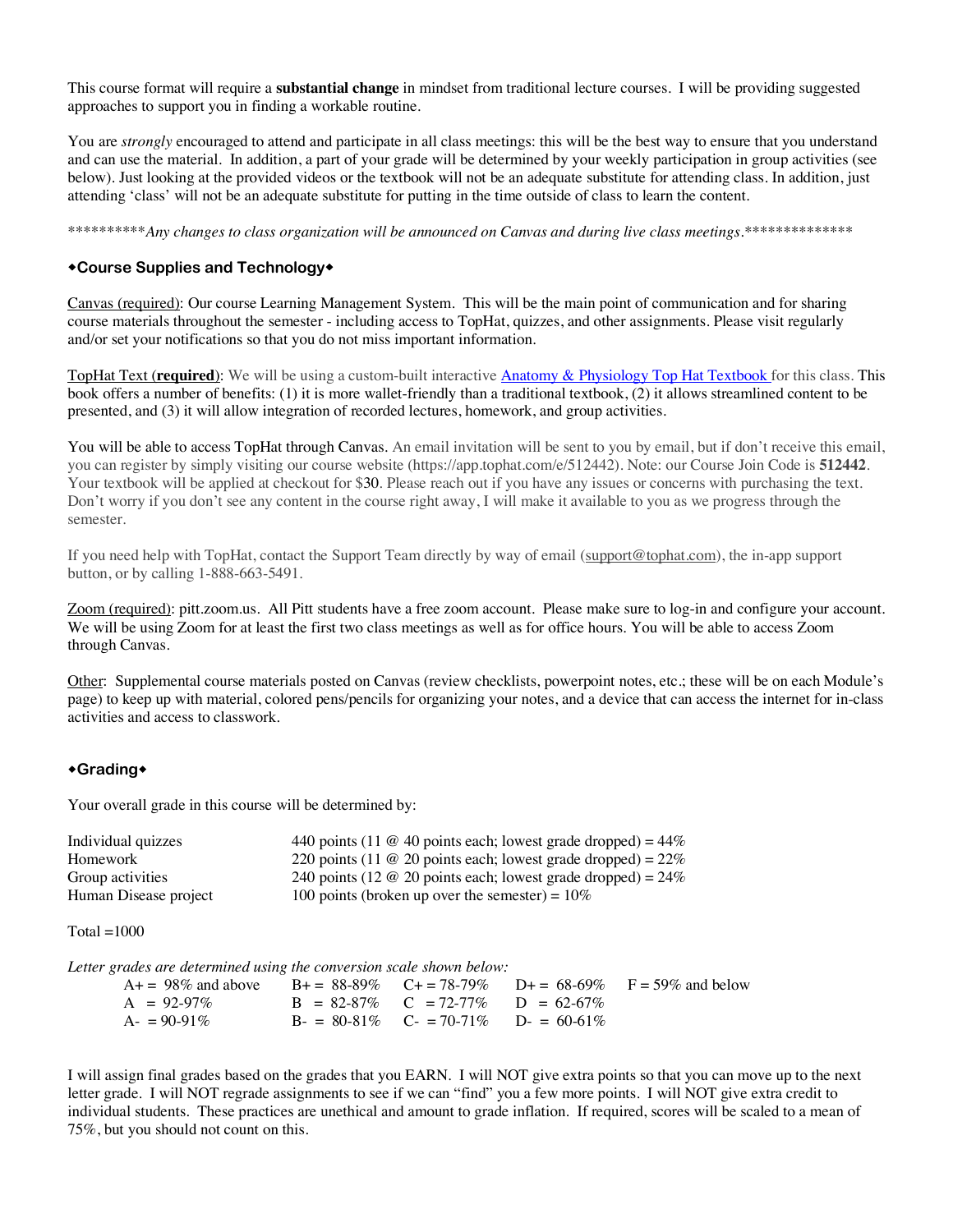#### Quizzes (platform: Canvas)

(44% of final course grade) There will be a weekly quiz available Thursday-Monday each week during the semester starting 9/9 (see course schedule). These are open book, but are to be completed individually with no collaboration or sharing between students. You will have one hour to complete a quiz from the time you open it, but may take the quiz at any point when it is open. The dates and hours will NOT change unless there are extenuating circumstances that affect the professor or the entire class.

All quizzes will be based on the material covered in the assigned readings, videos, class reviews, and group activities. Due to the nature of the course material, the quizzes will be cumulative, however the focus of each will be on the most recent material. Quizzes will emphasize application and synthesis of material, with few points dedicated to factual material (memorization). Quizzes will be primarily multiple choice, but may include some very short answer and fill-in-the-blank questions. Further details regarding quiz procedure will be posted on Canvas.

There are 12 scheduled quizzes. **The lowest quiz grade will be dropped.** If you miss a quiz, you may count it as your dropped score. If you need to miss more than one for reasons outside your control, the instructor will work with you individually to come up with a plan to ensure that your grade properly reflects the work that you have put in and your mastery of the subject.

If you are unhappy with a quiz grade or are unsure of an answer, you should come to office hours for additional guidance as soon as possible. If you wish to contest the grading of a question on a quiz, you must submit a written request to your instructor within one week of the date the quiz outlining your argument. Formal re-grade submissions are not required for mathematical errors.

#### Weekly group activities (platforms: TopHat and maybe Zoom)

(24% of your final grade) We have a scheduled group activity each week of the semester. These activities will be completed together in class via TopHat. The activities will include understanding, application, and synthesis questions. While the work will be done as a team collaboration, each student will submit their own answers and then the group will report back to the class. Your instructor will be available to answer questions. More details on group activities will be given in class and on Canvas.

There will be 13 group activities. **The lowest group activity grade will be dropped**. If you need to miss more than one group activity for reasons outside of your control, you should communicate with your instructor as soon as possible to develop a plan to ensure that your grade properly reflects the work that you have put in and your mastery of the subject.

#### Homework (platform: TopHat)

(22% of your final grade) Embedded in the weekly text book readings will be the weekly homework assignment. These homeworks are designed to further engage you in the course material and prepare you for in-class activities and quizzes. Homeworks will be assigned on a regular schedule – each being opened on Friday and closed before class on Wednesday. You are responsible for completing the homework assignments before the end date. Once an assignment closes, it will not reopen. Further information and instructions will be posted in Canvas and discussed in class.

There will be 12 assigned homeworks. **The lowest homework grade will be dropped**. If you need to miss more than one homework for reasons outside of your control, you should communicate with your instructor as soon as possible to develop a plan to ensure that your grade properly reflects the work that you have put in and your mastery of the subject.

#### Human Disease Project

(10% of your final grade) Your group will investigate a topic related to human health and share with the class in a final presentation. This is a group project and it will be evaluated based on the application of background knowledge to the description of the topic, presentation, and group work. Specific guidelines, deadlines, and more details will be discussed in class and posted on Canvas.

Students agree that by taking this course all required papers may be subject to submission for textual similarity review to Turnitin.com for the detection of plagiarism. All submitted papers will be included as source documents in theTurnitin.com reference database solely for the purpose of detecting plagiarism of such papers. Use of Turnitin.com page service is subject to the Usage Policy and Privacy Pledge posted on the Turnitin.com site.

#### \*Use of Notes and Recording Devices in the Classroom\*

To ensure the free and open discussion of ideas, students may not record classroom lectures, discussions, and/or activities without the advanced written permission of the instructor. Our live zoom review sessions will be recorded and shared with enrolled students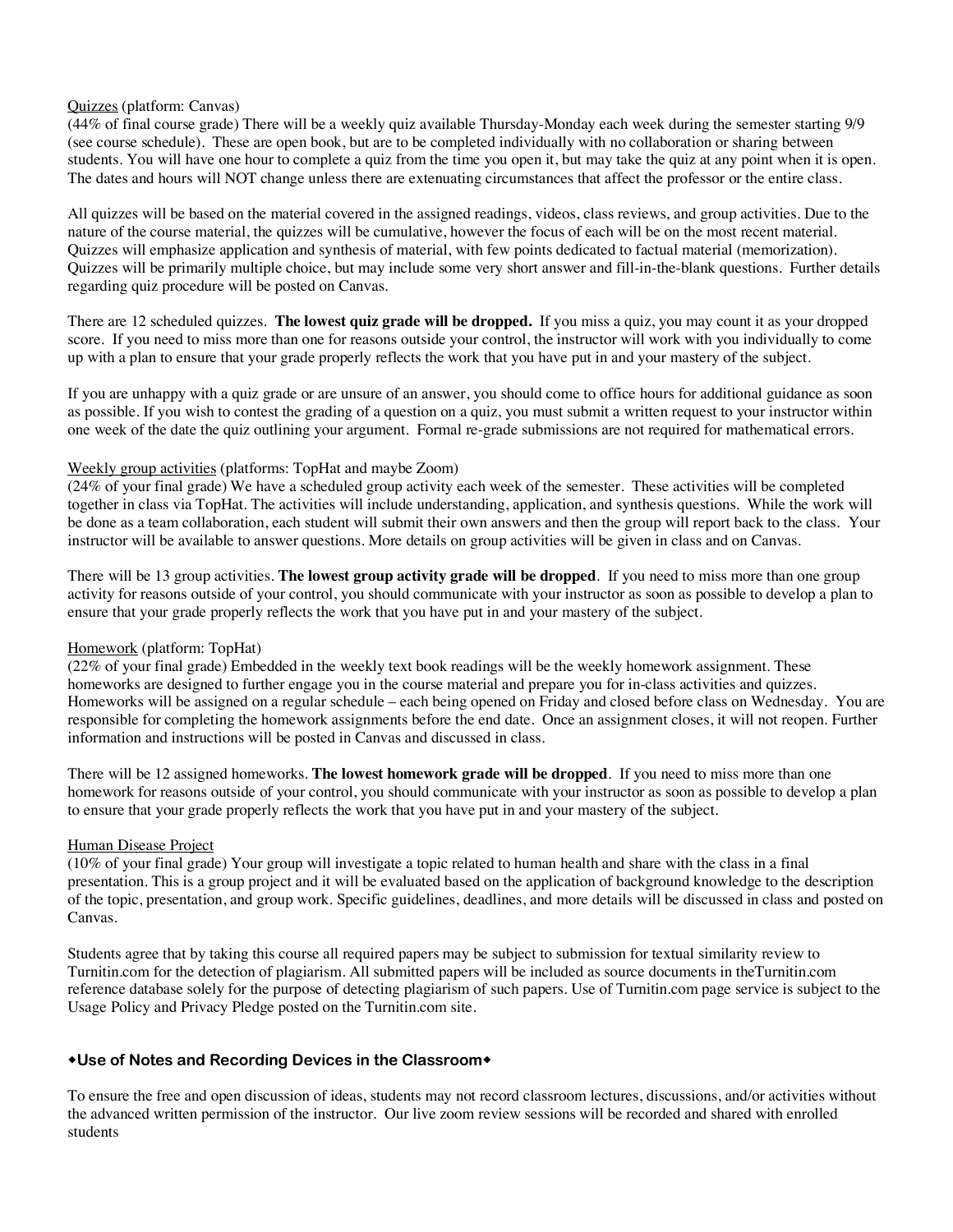The materials I make available to you are my intellectual property. You are welcome to use the notes and recordings that I provide for your own private use. Posting my lecture notes, slides, quizzes, exams, practice questions, homeworks, answer keys or lecture recordings to ANY website without my express written permission is a violation of the academic integrity code. This includes all note-sharing websites including Coursehero, Studyblue.com, Koofers.com, etc. Any student caught sharing my intellectual property (lecture notes, slides, quizzes, exams, lecture recordings, etc) will be charged with a breech of academic integrity.

### **\*Email Communication\***

Each student is issued a University e-mail address (username@pitt.edu) upon admittance. This e-mail address may be used by the University for official communication with students. Students are expected to read e-mail sent to this account on a regular basis. Failure to read and react to University communications in a timely manner does not absolve the student from knowing and complying with the content of the communications. The University provides an e-mail forwarding service that allows students to read their e-mail via other service providers (e.g., Hotmail, AOL, Yahoo). Students that choose to forward their e-mail from their pitt.edu address to another address do so at their own risk. If e-mail is lost as a result of forwarding, it does not absolve the student from responding to official communications sent to their University e-mail address. To forward e-mail sent to your University account, go to http://accounts.pitt.edu, log into your account, click on Edit Forwarding Addresses, and follow the instructions on the page. Be sure to log out of your account when you have finished. (For the full E-mail Communication Policy, go to www.bc.pitt.edu/policies/policy/09/09-10-01.html.)

#### \*Academic Integrity\*

Cheating/plagiarism will not be tolerated. Students suspected of violating the University of Pittsburgh Policy on Academic Integrity, from the February 1974 Senate Committee on Tenure and Academic Freedom reported to the Senate Council, will be required to participate in the outlined procedural process as initiated by the instructor. A minimum sanction of a zero score for the quiz or exam will be imposed. View the complete policy at www.cfo.pitt.edu/policies/policy/02/02-03-02.html.

#### **\*Disabilities Resources and Services\***

If you have a disability for which you are or may be requesting an accommodation, you are encouraged to contact both your instructor and Disabilities Resources and Services, 140 William Pitt Union, (412) 648-7890/(412) 383-7355 (TYY), as early as possible in the term. DRS will verify your disability and determine reasonable accommodations for this course.

#### \*Course Etiquette\*

1. Kindness. Please be kind and respectful to everyone in our community. Disrespectful behaviors will not be tolerated and will be reported to the Office of Student Conduct for mediation.

2. Email etiquette. Emails should include a descriptive subject, a greeting, and a closing with your name if you expect a response  $\odot$ 

3. Zoom. Occasionally our class will meet through the Zoom online conference system. We will adopt the same rules and norms as in a physical classroom (take notes; participate by asking and answering questions; wear classroom-ready clothing). For everyone's benefit, join the course in a quiet place. Turn on your video if you are able and comfortable. Mute your microphone unless you are speaking. Close browser tabs not required for participating in class. This form of learning will be somewhat new to all of us, and success will depend on the same commitment we all bring to the physical classroom.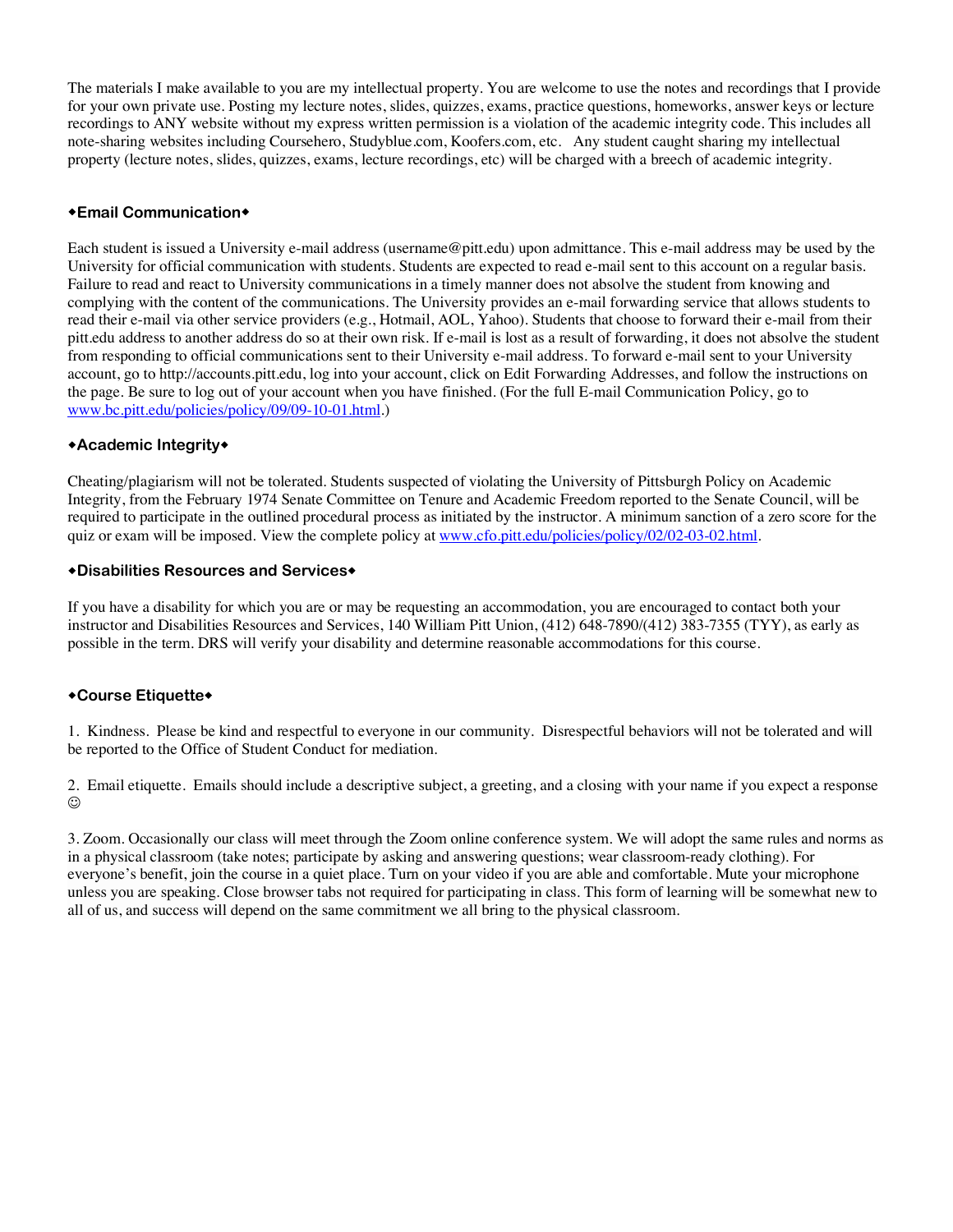#### **\*Tentative Course Schedule\***

The following is a rough outline of the topics to be covered.

## **Overview**

| Date    | Module                                                | <b>Module Assignments</b> |
|---------|-------------------------------------------------------|---------------------------|
| W 9/1   | 1: Course intro and Themes in Biology                 | Group activity 1          |
| W 9/8   | 2: What food should I be eating? (biomolecules)       | Module 2 Homework         |
|         |                                                       | Group activity 2          |
|         |                                                       | Module 2 quiz             |
| W 9/15  | 3. When will the pandemic end? (viruses & cells)      | Module 3 Homework         |
|         |                                                       | Group activity 3          |
|         |                                                       | Module 3 quiz             |
| W 9/22  | 4. How can I live forever? (MolBio & cell division)   | Module 4 Homework         |
|         |                                                       | Group activity 4          |
|         |                                                       | Module 4 quiz             |
| W 9/29  | 5. What determines skin color? (Tissues & Skin)       | Module 5 Homework         |
|         |                                                       | Group activity 5          |
|         |                                                       | Module 5 quiz             |
| W 10/6  | No class                                              | HD Project topics         |
| W 10/13 | 6. What do probiotics do? (Digestive)                 | Module 6 Homework         |
|         |                                                       | Group activity 6          |
|         |                                                       | Module 6 quiz             |
| W 10/20 | 7. What type of exercise should I do? $-1$ (Muscle)   | Module 7 Homework         |
|         |                                                       | Group activity 7          |
|         |                                                       | Module 7 quiz             |
| W 10/27 | 8. What type of exercise should I do? - 2 (Cardio)    | Module 8 Homework         |
|         |                                                       | Group activity 8          |
|         |                                                       | Module 8 quiz             |
| W 11/3  | 9. Is the air in Pittsburgh killing me? (Respiration) | Module 9 Homework         |
|         |                                                       | Group activity 9          |
|         |                                                       | Module 9 quiz             |
|         |                                                       | HD Project outline        |
| W 11/10 | 10. How can diabetes be prevented? (Endocrine)        | Module 10 Homework        |
|         |                                                       | Group activity 10         |
|         |                                                       | Module 10 quiz            |
| W 11/17 | 11. Do vaccines cause autism? (Immune)                | Module 11 Homework        |
|         |                                                       | Group activity 11         |
|         |                                                       | Module 11 quiz            |
| W 12/1  | 12. How does caffeine keep me awake? (Nervous)        | Module 12 Homework        |
|         |                                                       | Group activity 12         |
|         |                                                       | Module 12 quiz            |
| W 12/8  | 13. What is a 3-parent baby? (Reproductive)           | Module 13 Homework        |
|         |                                                       | Group activity 13         |
|         |                                                       | Module 13 quiz            |
| W 12/15 | Group project: viewing                                | Group project due         |
|         |                                                       |                           |